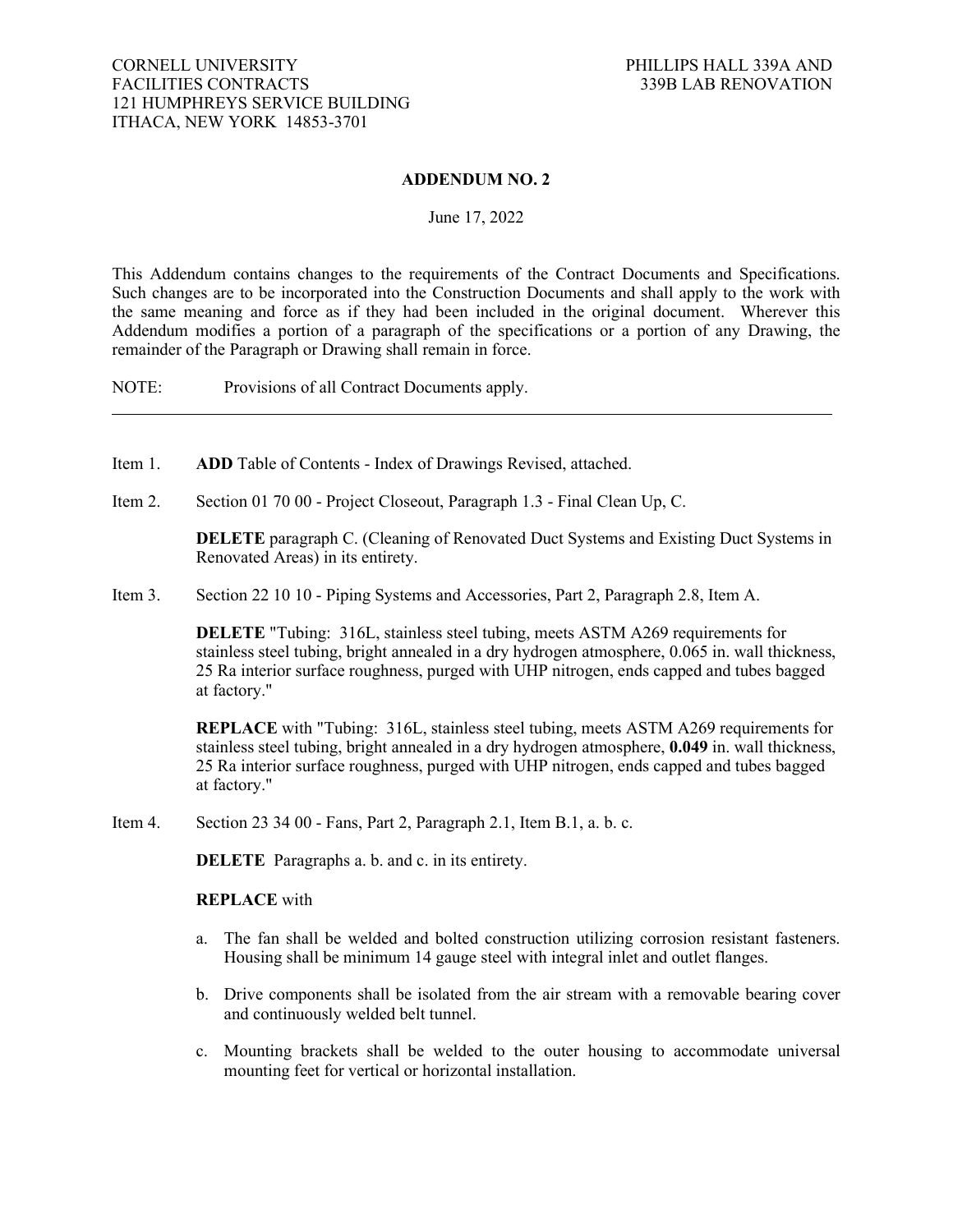Item 5. Section 23 81 23.10, Part 2, Paragraph 2.1, Item B.4

**DELETE** item 4. In its entirety.

### **REPLACE** with

- **4.** The supply air fans shall be single width, single inlet plenum fan with backward inclined blades. Fan wheel shall be directly connected to its motor for greater efficiency. Fan/motor assembly shall be statically and dynamically balanced for quiet, vibration-free operation. Fan shall be maintenance free throughout its operating life. Belt drive fans with variable frequency drives are not considered equal or acceptable. The fan shall be mounted within the unit and fully enclosed in a sheet metal enclosure to prevent access to moving parts.
- Item 6. Section 23 81 23.10, Part 2, Paragraph 2.1, Item B.5

**DELETE** item 5. In its entirety.

#### **REPLACE** with

- 5. The fan motor shall be an electronically commutated (EC) synchronous DC motor; having soft start capability and shall be controlled via the unit mounted controller and automatically regulated through all modes of operation.
- Item 7. Drawing A-100

**DELETE** in its entirety.

**REPLACE** with revised Drawing A-100R, attached.

Item 8. Drawing A-101

**DELETE** in its entirety.

**REPLACE** with revised Drawing A-101R, attached.

Item 9. Drawing A-600

**DELETE** in its entirety.

**REPLACE** with revised Drawing A-600R, attached.

Item 10. Drawing M-100

**DELETE** in its entirety.

**REPLACE** with revised Drawing M-100R, attached.